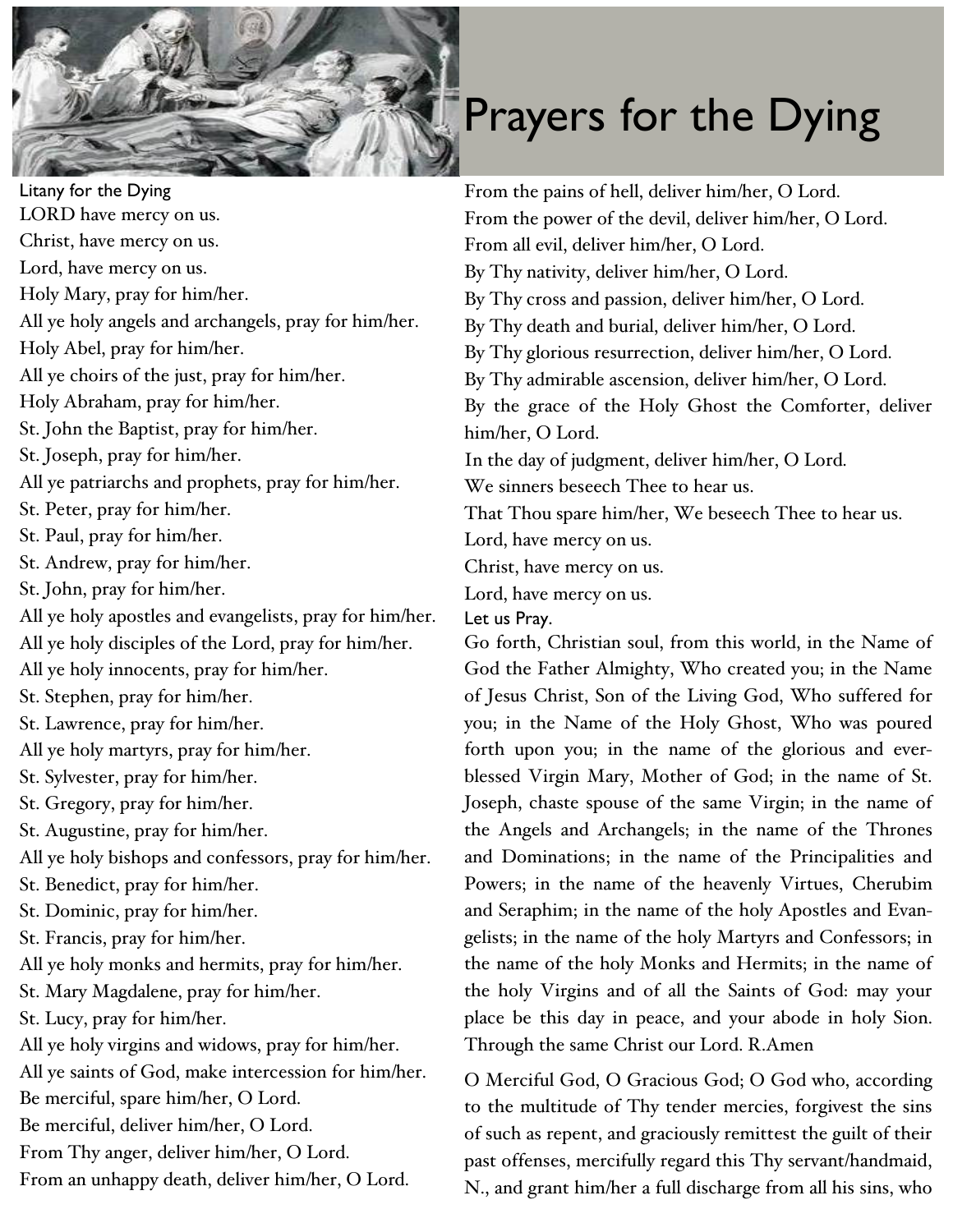most earnestly begs it of Thee. Remove, O merciful Father, whatever is corrupt in him/her through human frailty, or by the snares of the devil; and associate him/her as a member redeemed to the unity of Thy Body the Church. Have pity, Lord, on his/her groanings, have pity on his/her tears, and admit him/her, who hath no hope save in Thy mercy, to the Sacrament of Thy reconciliation, through Christ our Lord. R.Amen.

I commend thee to Almighty God, dearly beloved brother/sister, and commit thee to His mercy whose creature thou art; that having paid the debt of humanity by passing through death, thou mayest return to the Maker, who formed thee out of the earth. When, therefore, thy soul goeth forth from thy body, may the glorious company of Angels meet thee; may the council of the Apostles who shall judge the world greet thee; may the triumphant army of white-robed Martyrs come out to welcome thee; may the band of shining Confessors, crowned with lilies, encircle thee; may the choir of joyous Virgins receive thee; and unto the bosom of blessed rest may the embrace of the Patriarchs clasp thee; may St. Joseph, most consoling Patron of the dying, lift thee up in holy hope; may Mary, the holy Mother of God, mercifully turn her eyes upon thee, and may He award thee a place among those who stand before Him for ever.

Mayest thou never know aught of the terror of darkness, the gnashing of teeth in the flames, the agonies of torment. May Satan most foul, with his wicked crew, give way before thee; may he tremble at thy coming with the Angels that attend thee, and flee away into the vast chaos of eternal night. Let God arise, and let His enemies be scattered; and let them that hate Him flee from before His face. As smoke vanisheth, so let them vanish away; as wax melteth before the fire, so let the wicked perish at the presence of God; and let the just feast and rejoice before God. May, then, all the legions of hell be confounded and put to shame, nor may the ministers of Satan dare to hinder thy way. May Christ, who was crucified for thee, deliver thee from torment. May Christ, who vouchsafed to die for thee, deliver thee from everlasting death. May Christ, the Son of the living God, place thee within the green pastures of His paradise, and may He, the true Shepherd, acknowledge thee as one of His sheep. May He absolve thee from all thy sins, and set thee at His right hand in the portion of His elect. Mayest thou behold thy Redeemer face to face; and, standing ever before Him, gaze with blessed eyes on the Truth made manifest. And set thus among the choirs of the Blessed, mayest thou enjoy the sweetness of divine contemplation for ever more. R. Amen.

Receive, O Lord, Thy servant/handmaid into the place of salvation, which he/she hopes for from Thy mercy. R. Amen.

Deliver, O Lord, the soul of Thy servant/handmaid from all the dangers of hell, and from the bonds of its punishments, and from all tribulations. R. Amen.

Deliver, O Lord, the soul of Thy servant/handmaid, as Thou didst deliver Henoch and Elias from the common death of the world. R. Amen.

Deliver, O Lord, the soul of Thy servant/handmaid/handmaid, as Thou didst deliver Noah from the flood. R. Amen.

Deliver, O Lord, the soul of Thy servant/handmaid, as Thou didst deliver Abraham from Ur of the Chaldeans. R. Amen.

Deliver, O Lord, the soul of Thy servant/handmaid, as Thou didst deliver Job from his sufferings. R. Amen.

Deliver, O Lord, the soul of Thy servant/handmaid, as Thou didst deliver Isaac from being sacrificed by the hand of his father Abraham. R. Amen.

Deliver, O Lord, the soul of Thy servant/handmaid, as Thou didst deliver Lot from Sodom and from the flame of fire. R. Amen.

Deliver, O Lord, the soul of Thy servant/handmaid, as Thou didst deliver Moses from the hands of Pharaoh, king of the Egyptians. R. Amen.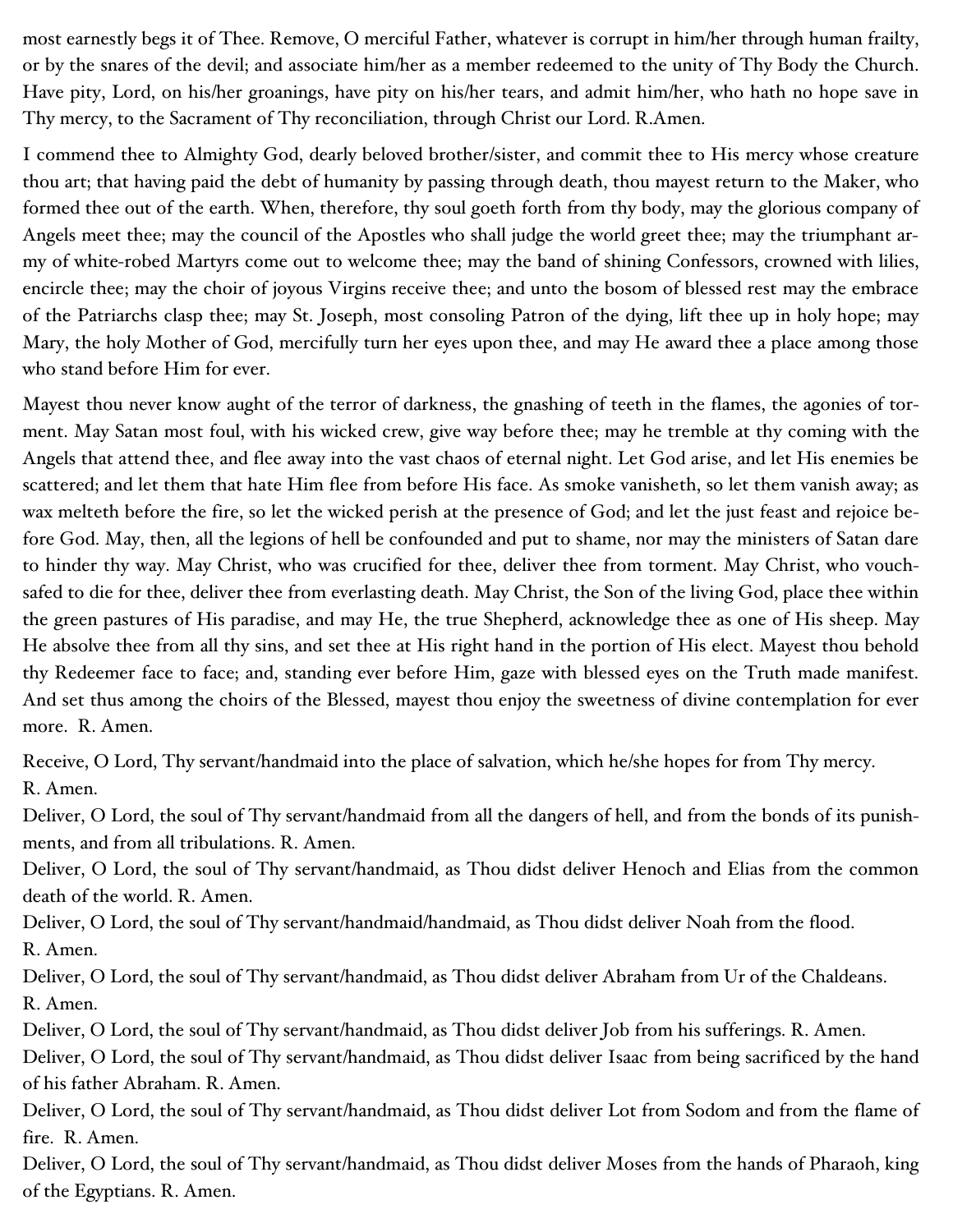Deliver, O Lord, the soul of Thy servant/handmaid, as Thou didst deliver Daniel from the lions' den. R. Amen. Deliver, O Lord, the soul of Thy servant/handmaid, as Thou didst deliver the Three Children from the burning fiery furnace, and from the hand of a wicked king. R. Amen.

Deliver, O Lord, the soul of Thy servant/handmaid, as Thou didst deliver Susanna from a false accusation. R. Amen.

Deliver, O Lord, the soul of Thy servant/handmaid, as Thou didst deliver David from the hand of King Saul and from the hand of Goliath. R. Amen.

Deliver, O Lord, the soul of Thy servant/handmaid, as Thou didst deliver Peter and Paul out of prison. R. Amen.

And as Thou didst deliver Thy most blessed Virgin and Martyr, Thecla, from three most cruel torments, so vouchsafe to deliver the soul of this Thy servant/handmaid, N., and make it to rejoice with Thee in the bliss of heaven. R. Amen.

We commend unto Thee, O Lord, the soul of Thy servant/handmaid, N., and we beseech Thee, O Lord Jesus Christ, Savior of the world, that Thou wouldst not refuse to place in the bosom of Thy Patriarchs a soul for whose sake Thou didst mercifully come down upon earth. Acknowledge, O Lord, Thy creature, made, not by strange gods, but by Thee, the only living and true God: for there is no other God beside Thee, and none that doeth according to Thy works. Make glad his/her soul, O Lord, with Thy presence, and remember not his/her old sins, and the excesses which wrath or heat of evil desire may have aroused. For though he/she has sinned, he/ she has not denied the Father, and the Son, and the Holy Ghost; but has believed, and has had a zeal for God, and has faithfully worshipped God, the Creator of all things.

Remember not, O Lord, we beseech Thee, the sins of his/her youth nor his/her ignorances; but, according to Thy great mercy, be mindful of him/her in the brightness of Thy glory. May the heavens be opened unto him/ her, may the Angels rejoice with him/her. Into Thy kingdom, O Lord, receive Thy servant/handmaid. May Saint Michael, Archangel of God, prince of the heavenly host, receive him/her. May the holy Angels of God come forth to meet him/her, and lead him/her into the heavenly city, Jerusalem. May blessed Peter the Apostle, to whom were given by God the keys of the kingdom of heaven, receive him/her. May St. Paul the Apostle, who was counted worthy to be a vessel of election, assist him/her. May St. John, the chosen Apostle of God, to whom were revealed the secrets of heaven, intercede for him/her. May all the holy Apostles, to whom the Lord gave the power of binding and loosing, pray for him/her. May all the Saints and Elect of God, who, in this world, suffered torments for the name of Christ, intercede for him: that, being loosed from the bonds of the flesh, he/ she may come to the glory of the heavenly kingdom, through the grace of our Lord Jesus Christ, who, with the Father and the Holy Ghost, liveth and reigneth, world without end. R. Amen.

May the most clement Virgin Mary, Mother of God, loving consoler of the afflicted, commend to her Divine Son the soul of this her servant/handmaid, N., so that through her maternal intercession our dying brother/sister may be freed from the terrors of death and in her company joyfully enter the desired heavenly home. R. Amen.

We fly to thee, St. Joseph, Patron of the dying, and we earnestly commend to thee, whom Jesus and Mary assisted at thy happy death by this twofold pledge most dear, the soul of this thy servant/handmaid, N., now in his/ her last agony, so that under thy protection he/she may be freed from the snares of the devil and from everlasting death, thus reaching the eternal joys of Heaven. Through the same Christ our Lord. R. Amen.